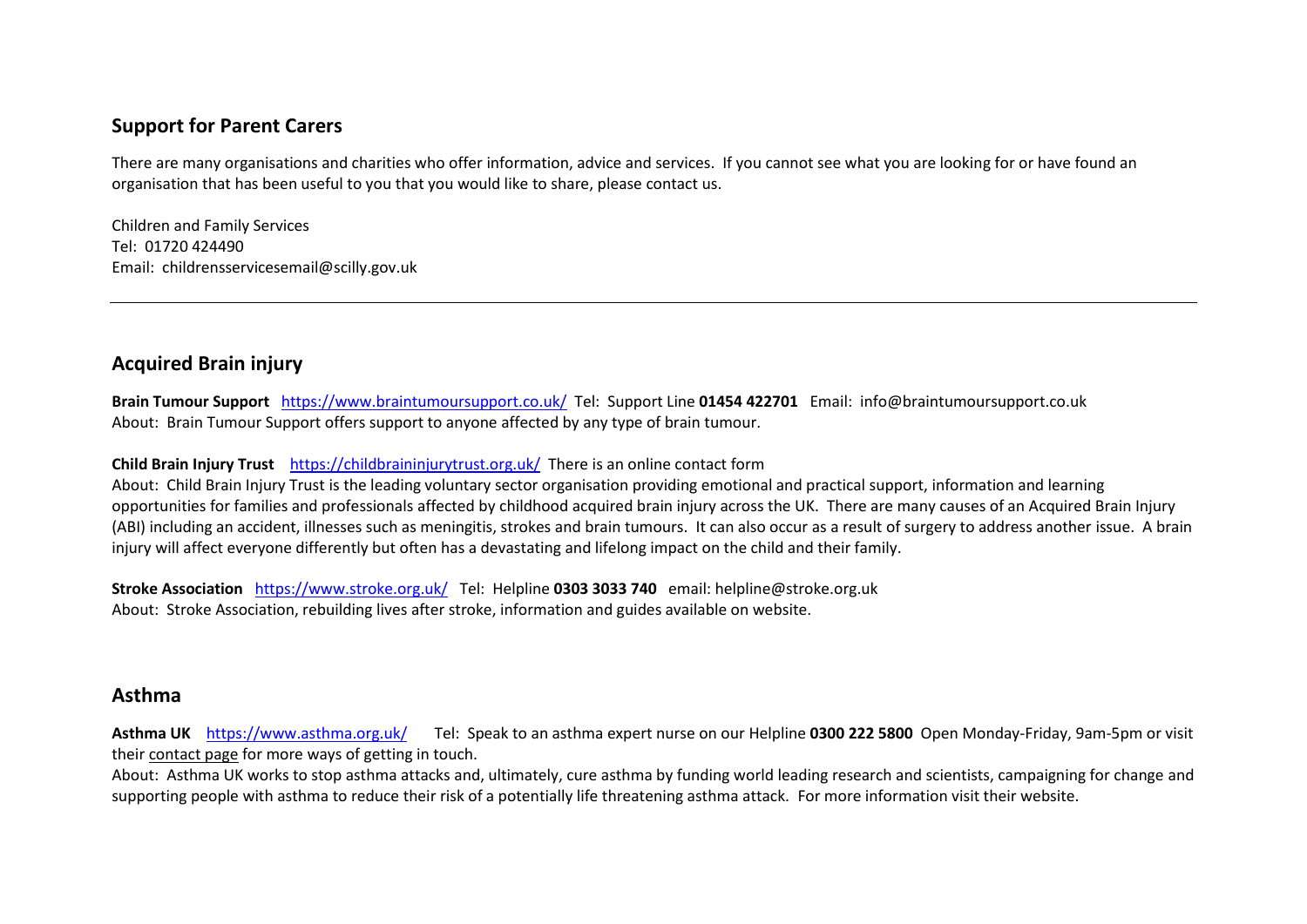#### **Autism**

**National Autistic Society** <https://www.autism.org.uk/> online contact form Tel: Autism Helpline **0808 800 4104** lines are open 10am-4pm from Monday-Thursday, Fridays 9am-3pm (excluding Bank Holidays). The Supporter Care team **0808 800 1050** is available Monday-Thursday, 10am-4pm (excluding Bank Holidays). On Fridays 9am-3pm (excluding Bank Holidays).

About: National Autistic Society is the UK's leading charity for autistic people and their families. Their goal is to help transform lives, change attitudes and create a society that works for autistic people.

### **Bowel & Bladder**

**ERIC** <https://www.eric.org.uk/>Email: Online contact form Tel: Helpline **0808 169 9949** Monday to Thursday 10am to 2pm About: ERIC, the children's bowel and bladder charity has an online information resources and also offer telephone support.

## **Carers Support**

**Isles of Scilly Parent Carers** Email: iosparentcarers@gmail.com Tel: Isles of Scilly Parent Carers Co-ordinator **077892 45187** About: The Isles of Scilly Parent Carers Group was established in 2009 and is a pro-active, independent forum of parent carers, run by parent carers, who all have children or young people with Special Educational Needs and Disabilities (SEND). As members of the National Network of Parent Carer Forums we support the development of parent carer participation, a process in which parents work together with professionals to make improvements to local services. We act as a conduit for a wide variety of local professionals in their work with children and young people with SEND.

The Isles of Scilly Parent Carer's Group's purpose is to improve the services provided for our young people, aged between 0 and 25 years.

We are a Parent Participation Forum enabling parent carers to participate in developing and influencing local services. We work with service providers, individuals and organisations to bring a real-life perspective and experience to the planning and development of the services that our families use. We focus on helping to raise the standard of Social Care, Education and Health Services within and provided to the Isles of Scilly, to ensure that these services are provided in a way that meets the needs of all disabled children and their families locally.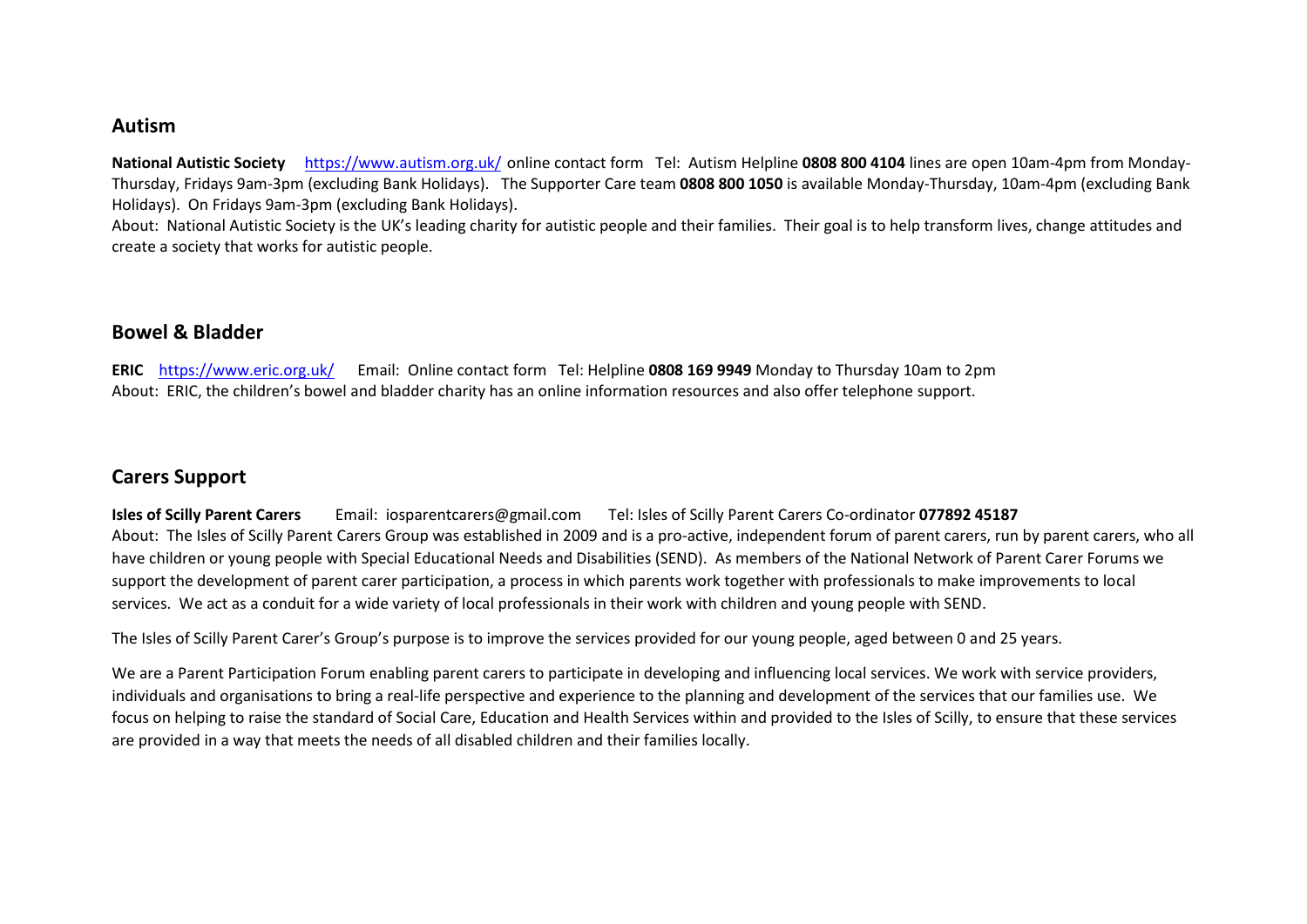The Isles of Scilly Parent Carer Group aim to meet regularly to use the unique shared experiences that they have gained in raising their own families to work in partnership with all agencies responsible for providing services to children with additional needs/disabilities in the Isles of Scilly, enjoy family fun days, have social evenings out and offer a peer support network.

To become a member of the Isles of Scilly Parent Carers Group you must be a parent of a child or young person with SEND aged 0-25 and live in the Isles of Scilly. We welcome members from across our islands. Please emai[l iosparentcarers@gmail.com](mailto:iosparentcarers@gmail.com) to make enquiries or to request a membership form.

#### **Carers Trust** [www.carers.org.uk](http://www.carers.org.uk/) email: info@carers.org Tel: **0844 800 4361**

About: Carers Trust has information for carers on a variety of topics and directory of services. There is a separate website area for young carers that includes: newsletter sign up, information, web chats and discussion boards.

**Carers UK** [www.caresuk.org](http://www.caresuk.org/) email: info@carersuk.org Tel: **0808 808 7777** Information and factsheets for careers. About: Carers UK offer support for careers through an advice line, online mentoring and online forum.

#### **Citizens Advice** <https://www.citizensadvice.org.uk/> **Citizens Advice Cornwall** <https://www.citizensadvicecornwall.org.uk/>

About: Can offer a range of advice including Macmillan welfare benefits. You can get advice from Citizens Advice online, over the phone, or in person at a Local Office. Citizens Advice, Cornwall, visit Scilly on the second Thursday of every month, May to December, at the Carn Gwaval Wellbeing Centre. For further information or to make an appointment please call Isles of Scilly Council Customer Hub on 01720 424405 or the Library on 01720 424499.

If you would like advice over the phone, you can ask for a call back by texting the word ADVICE for general queries or DEBT for debt related issues, to the number 78866. Please be aware if you do this we may leave a message to say that we have called. Telephone Access Centres operate Monday – Friday, 10.00am until 4.00pm. The number to dial is 03444 111 444. When you call your details will be taken and you will receive a Gateway Assessment interview, to help assess your situation and get you the advice you need.

#### **SIBS** <https://www.sibs.org.uk/>email: info@sibs.org.uk Tel: 01535 645453

About: Sibs for brothers and sisters of disabled children and adults. Information and advice for young siblings, adult siblings, parents and professionals. Online chat forums, phone and email support services available.

**Scope** <https://www.scope.org.uk/>email: helpline@scope.org.uk Tel: **0808 800 3333** Monday to Friday 8am – 8pm Saturday to Sunday and most bank holidays 10am to 6pm

About: Scope is the disability equality charity in England and Wales. They provide practical information and emotional support and campaign to create a fairer society.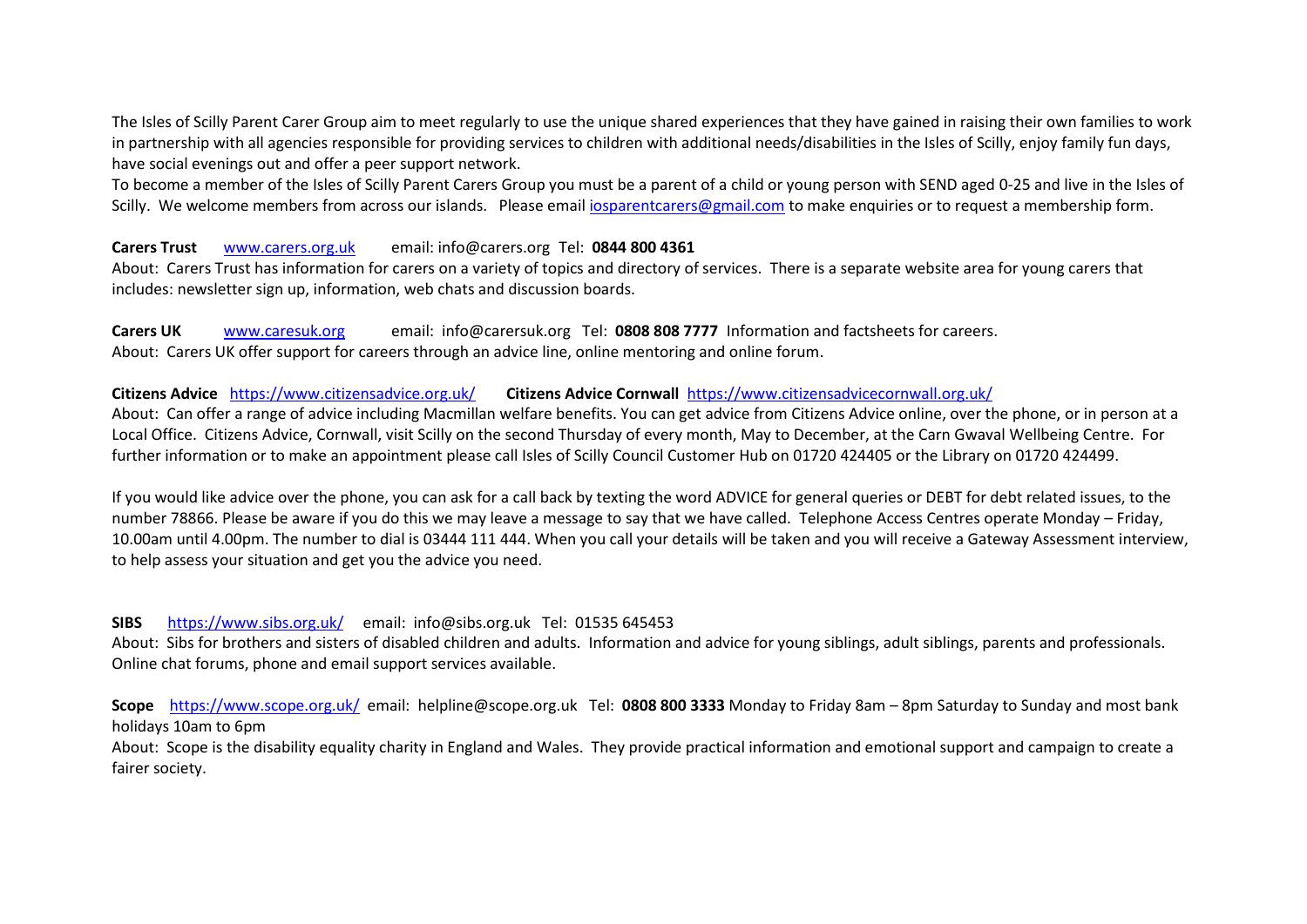# **Cerebral palsy**

#### **Cerebra** <https://cerebra.org.uk/>email: enquiries@cerebra.org.uk Tel: Helpline **0800 328 1159**

About: Cerebra is the national charity helping children with brain conditions and their families discover a better life together. They have useful information and advice and have a helpline.

**Scope** <https://www.scope.org.uk/>email: helpline@scope.org.uk Tel: Helpline **0808 800 3333** Monday to Friday 8am to 8pm and Saturday and Sunday 10am to 6pm and most bank holidays Text phone: Use Type Talk by dialling [18001](tel:18001) from a text phone followed by 0808 800 3333 and also British Sign Language video calls are available.

About: Scope is the disability equality charity and provide practical information and emotional support and campaign to create a fairer society. They have an online community and online support and advice as well as useful information. They have a helpline.

### **Diabetes**

**Diabetes UK** <https://www.diabetes.org.uk/>email: helpline@diabetes.org.uk Tel: Helpline **0345 123 2399** Monday to Friday 9am to 6pm. There is online chat available.

About: Diabetes UK, the leading charity for people living with diabetes in the UK. Our vision is a world where diabetes can do no harm. The website has information about diabetes, advice and guidance.

#### **Digibete** <https://www.digibete.org/>email: hello@digibete.org Online contact form

About: **DigiBete**, a place to help young people and families to manage **Type 1 Diabetes**. DigiBete is a video platform and social enterprise created in partnership with the Diabetes Team at Leeds Children's Hospital, resources are added and updated regularly.

#### **Downs Syndrome**

**Downs Heart Group** <https://dhg.org.uk/>email: info@dhg.org.uk Tel: **0300 102 1644**

About: Down's Syndrome Heart Group, is a small national charity offering support and information relating to heart conditions associated with Down's Syndrome.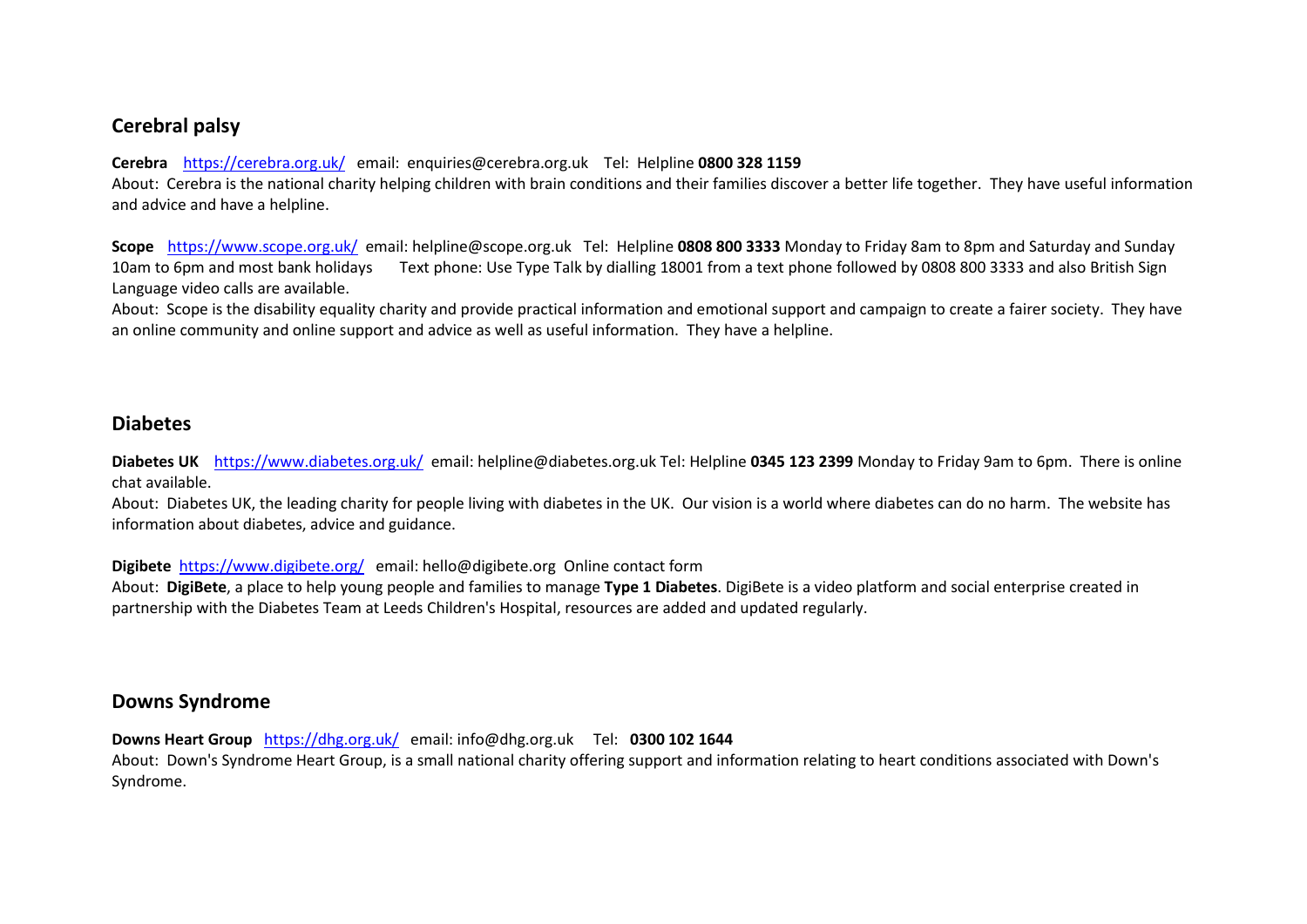**Downs Syndrome Association**<https://www.downs-syndrome.org.uk/>email: info@downs-syndorme.org.uk Tel: Helpline **0333 1212 300** Monday to Friday 10am to 4pm

About: Downs Syndrome Association provides information and support on ALL aspects of living with Down's Syndrome to ALL who need it.

# **Dyslexia**

**The British Dyslexia Association** <https://www.bdadyslexia.org.uk/> email: helpline@bdadyslexia.org.uk or use online contact form Tel: **0333 405 4555** About: The British Dyslexia Association has information and resources to support people with Dyslexia, parents and careers, employers and teachers and professionals.

**Dyslexia Cornwall** <https://www.dyslexiacornwall.org.uk/>Tel: Helpline 01872 222 911 Email: enquiries@dyslexiacornwall.org.uk and online contact form

About: Dyslexia Cornwall provides support and services for dyslexic children and adults of all ages, their parents/families, educators, employers and the wider community. They provide an outreach services across the whole of Cornwall and the Isles of Scilly.

# **Epilepsy**

**Epilepsy Action** <https://www.epilepsy.org.uk/>Tel: Helpline **0808 800 5050** Monday to Thursday 8.30am-8.00pm Friday 8.30am-4.30pm Saturday 10.00am-4.00pm email: helpline@epilepsy.org.org.uk

About: Epilepsy Action offer advice and information, there is a helpline is available.

**Epilepsy Society** <https://www.epilepsysociety.org.uk/>Tel: Helpline **01494 601 400** Monday and Tuesday 9am to 4pm Wednesday 9am to 7.30pm About: The Epilepsy Society offers information and advice, there is a helpline available.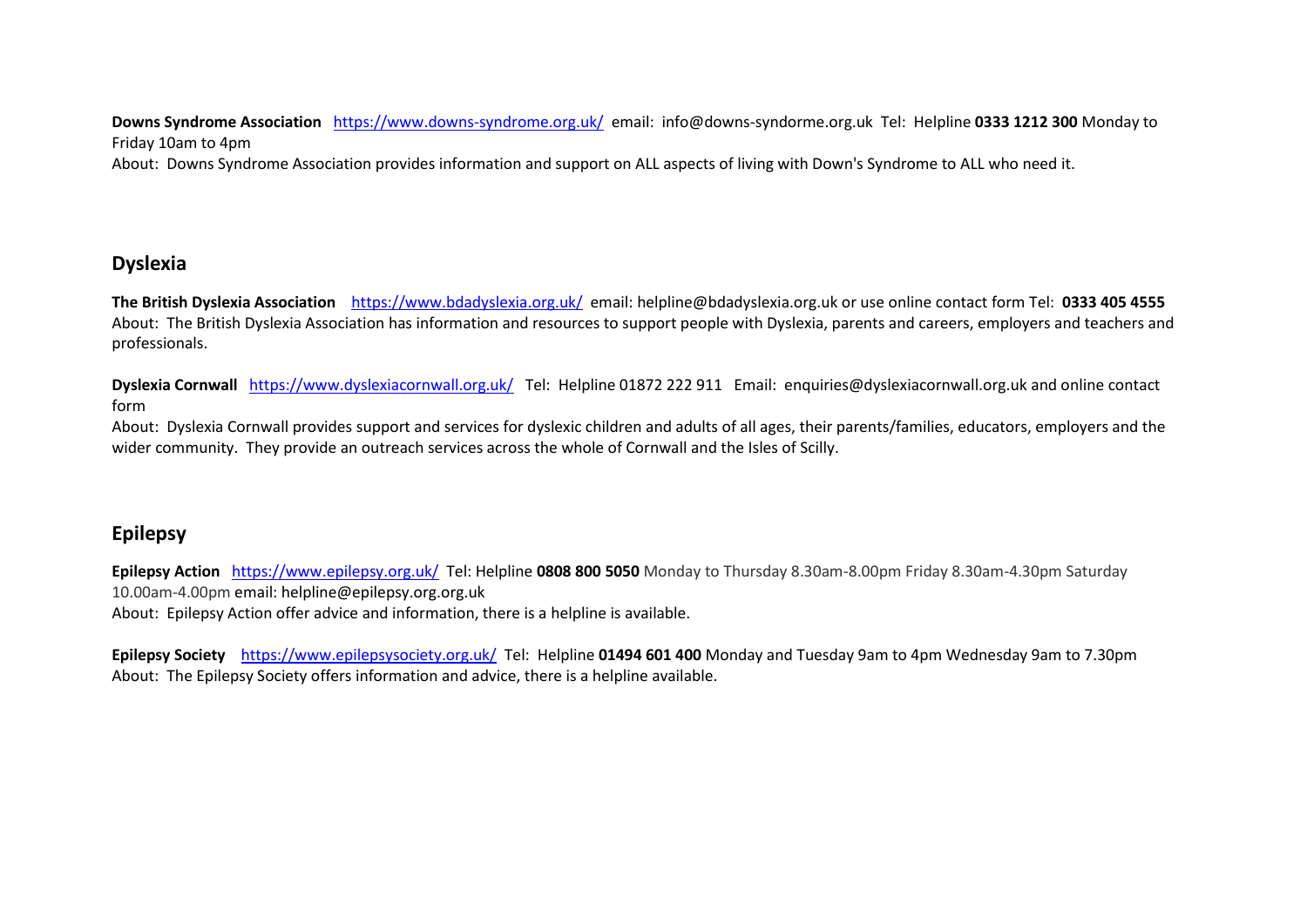# **Genetic Condition**

**Albinism Fellowship** <https://www.albinism.org.uk/>email: use on online ticket system, check website for details Tel: **07946 457979** leave a message on the answerphone and you will be called back.

About: The Albinism Fellowship is a volunteer run organisation that aims to provide information, advice and support for people with albinism and their families.

**Unique** – Understanding rare chromosome and genetic disorders<https://www.rarechromo.org/>Tel: Helpline **01883 723306** Email: info@rarechromo.org

About: Unique aims to facilitate a network of families across the world living with rare chromosome disorders or autosomal dominant single gene disorders, bringing them together both in person and virtually for invaluable mutual support. By networking with professionals and the wider public also aim to increase awareness and understanding of what it's like to live with these disorders. Unique is a source of information and support to families and individuals affected by any rare chromosome disorder and to the professionals who work with them. Unique is a UK-based charity but welcomes members worldwide. Membership of Unique is free

**Spinal Muscular Atrophy UK** <https://smauk.org.uk/>Tel: 01789 267 520 Monday to Thursday 9 am to 3.30 pm Friday 9 am to 1 pm online contact form About: Support and information about Spinal Muscular Atrophy.

**Swan UK** <https://www.undiagnosed.org.uk/>email: info@undiagnosed.org.uk or online contact form

About: SWAN UK (Syndromes Without A Name) is an initiative run by the charity Genetic Alliance UK offering support and information to families of children with undiagnosed genetic conditions.

# **Hearing loss**

**Hearing Loss Cornwall** <https://www.hearinglosscornwall.org/>Tel: **01872 225 868** Email: info@hearinglosscornwall About: Hearing Loss Cornwall is a long established Cornish charity promoting inclusion and deaf awareness across Cornwall and the Isles of Scilly. Hearing Loss Cornwall can provide information, advice, training and communication support, including British Sign Language interpretation services.

**National Deaf Children's Society** <https://www.ndcs.org.uk/>Tel: Helpline **0808 800 8880** available Monday to Friday 9am to 5pm SMS 0786 00 22 888 Video call with BSL interpreter. An online contact form and live chat are also available. Email: ndcs@ndcs.org.uk About: Provide independent information and guidance on a range of topics across the UK related to childhood deafness and can also provide information and guidance to professionals working with deaf children and young people on these issues.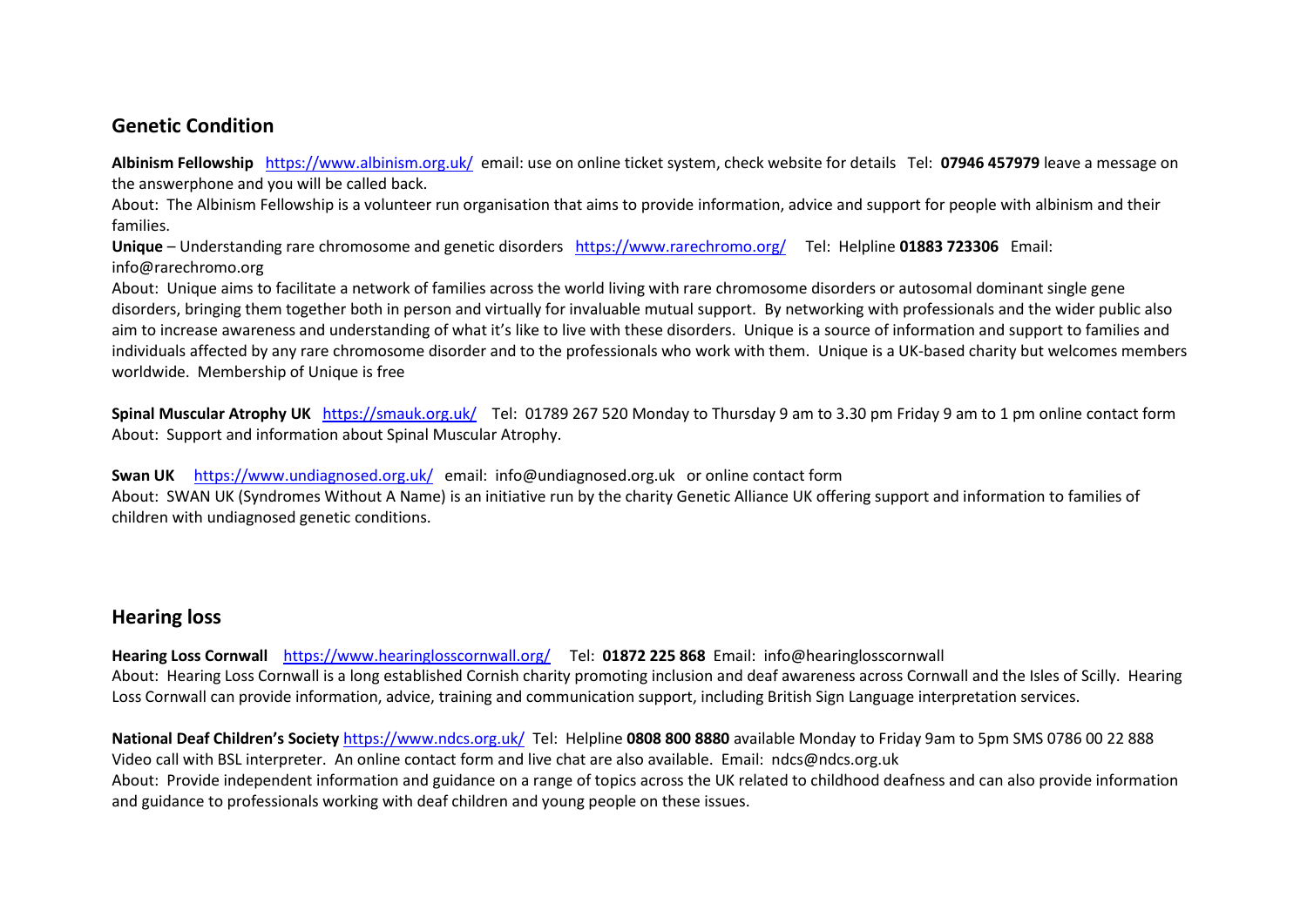# **Learning Disability**

**Mencap** <https://www.mencap.org.uk/>Tel: Learning disability helpline **0808 808 1111** Monday to Friday 9am to 3pm About: Mencap is a UK charity for people with a learning disability. We support their families and carers, too. They also have an online Community where you can ask questions.

# **Life Limited**

**Child Bereavement UK** <https://www.childbereavementuk.org/>Tel: Helpline **0800 02 888 40** Email: support@childbereavementuk.org About: Child Bereavement UK supports families and trains professionals both when a baby of child dies, and when a child is facing bereavement.

**Cystic Fibrosis Trust** <https://www.cysticfibrosis.org.uk/>Tel: Helpline 0300 373 1000 or 020 3795 2184 Monday to Friday 9.30am to 4.30pm Email: helpline@cysticbfibrosis.org.uk

About: Cystic Fibrosis Trust dedicated to fight for a life unlimited for everyone affected by cystic fibrosis.

**MPS Society** <https://www.mpssociety.org.uk/>Tel: **0345 389 9901** Email: mps@mpssociety.org.uk About: The MPS Society supports those affected by MPS, Fabry and related diseases. Transforming lives now and in the future.

**MS Society** <https://www.mssociety.org.uk/> Tel: Helpline 0808 800 8000 Monday to Friday 9am to 7pm Email: helpline@mssociety.org.uk About: MS Society has a range of useful resources on their website and helpline.

**MS-UK** <https://www.ms-uk.org/>Tel: MS-UK Helpline 0800 783 0518 Online contact form About: MS-UK is a national charity that aims to empower people with multiple Sclerosis.

**Together for Short Lives** <https://www.togetherforshortlives.org.uk/>Tel: **0808 8088 100** Email: info@togetherforshortlives.org.uk and online contact form.

About: Together for Short Lives aims to make a lifetime of difference for seriously ill children. Browse family resources and factsheets on their website.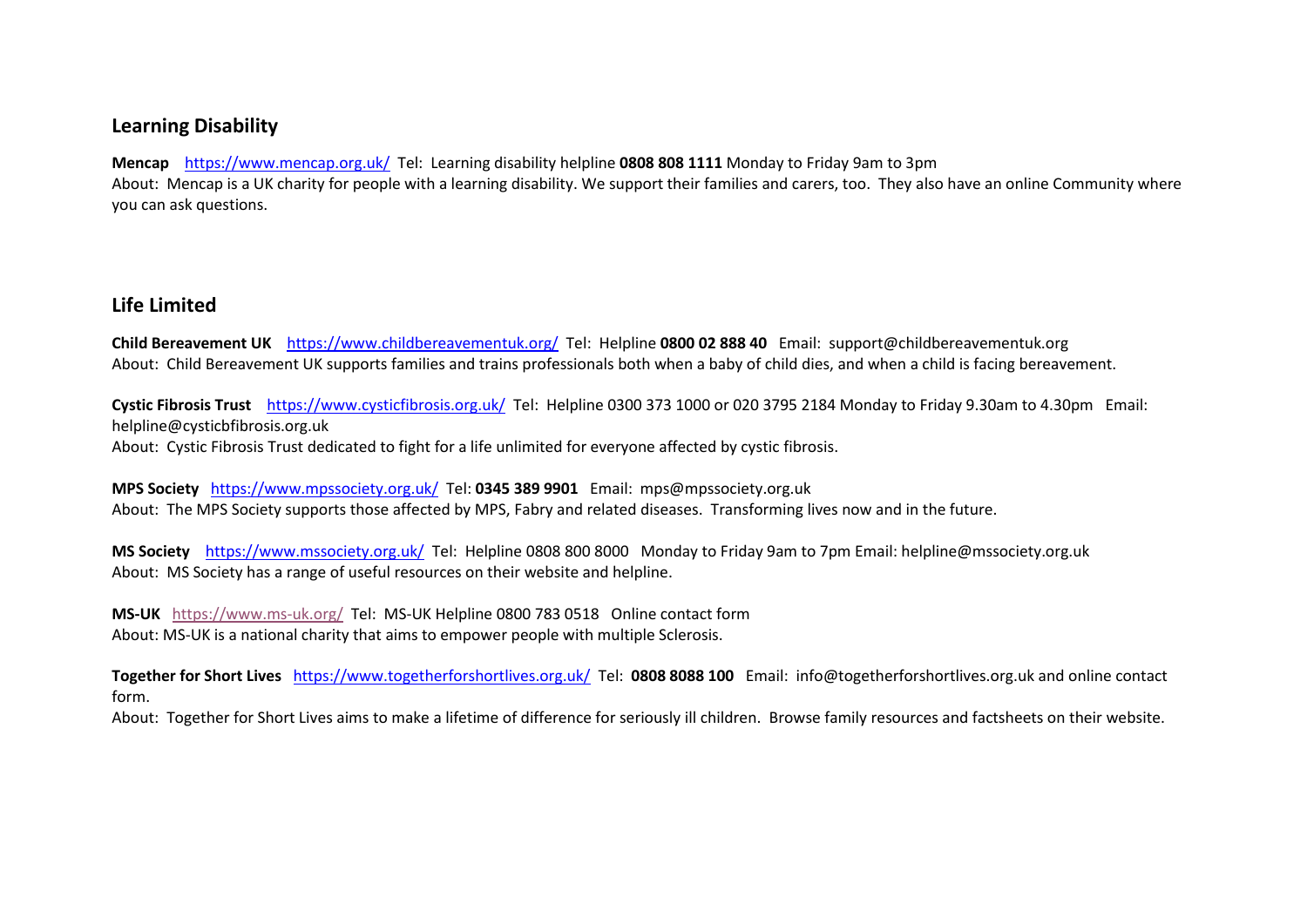# **Physical disability**

**Versus Arthritis** <https://www.versusarthritis.org/about-arthritis/>Tel: Helpline **0800 5200 520** Monday to Friday 9am to 8pm Email: enquiries@versusarthritis.org

About: Versus Arthritis has a range of advice and information on their website including young people and health care professionals.

**Aspire** <https://www.aspire.org.uk/>Tel: **020 8954 5759** Email: info@aspire.org.uk About: Aspire provides practical help to people who have been paralysed by Spinal Cord Injury, supporting them from injury to independence.

**Ataxia UK** <https://www.ataxia.org.uk/>Tel: Helpline **0845 644 0606** Monday to Thursday 10.30am to 2.30pm Email: help@ataxia.org.uk About: Ataxia UK offer advice and information for people affected by any type of ataxia. Also fund research into finding treatments and cures.

**Back Up Trust** <https://www.backuptrust.org.uk/>Tel: **020 8875 1805** support service Monday to Friday 9am to 5pm Email:

outreachandsupport@backuptrust.org.uk

About: Back Up Trust offer a range of services including a support service for anyone with a spinal cord injury or their loved ones. Information advice available and support young people.

**Children's Liver Disease Foundation** <https://childliverdisease.org/>Tel: **0121 212 3839** Email: info@childliversisease.org Also support for young people aged 11 – 2[4 https://childliverdisease.org/young-people/](https://childliverdisease.org/young-people/) Tel: 0121 212 6024 Email: youngpeople@childliverdisease.org About: Children's Liver Disease Foundation have an extensive information hub on childhood liver disease for healthcare professionals and their families.

**Cleft Lip and Palate Association CLAPA** <https://www.clapa.com/>Tel: **020 7833 4883** Email: info@ clapa.com CLAPA offer peer support and social media groups if you need to talk and get support. There is information on how to use this on their website<https://www.clapa.com/support/need-to-talk/> Email: clapa.com/support or Tel: 020 7833 4883

About: Cleft Lip and Palate Association CLAPA, works to improve the lives of people born with Cleft Lip Palate and their families. CLAPA believes that every smile tells a story. From expectant parents dealing with a diagnosis to adults struggling to get the care they need, we believe that these stories and the people in them should shape everything we do.

**Limbless Association** <http://www.limbless-association.org/>Tel: **0800 644 0185** About: Provides information and support to the limb-loss community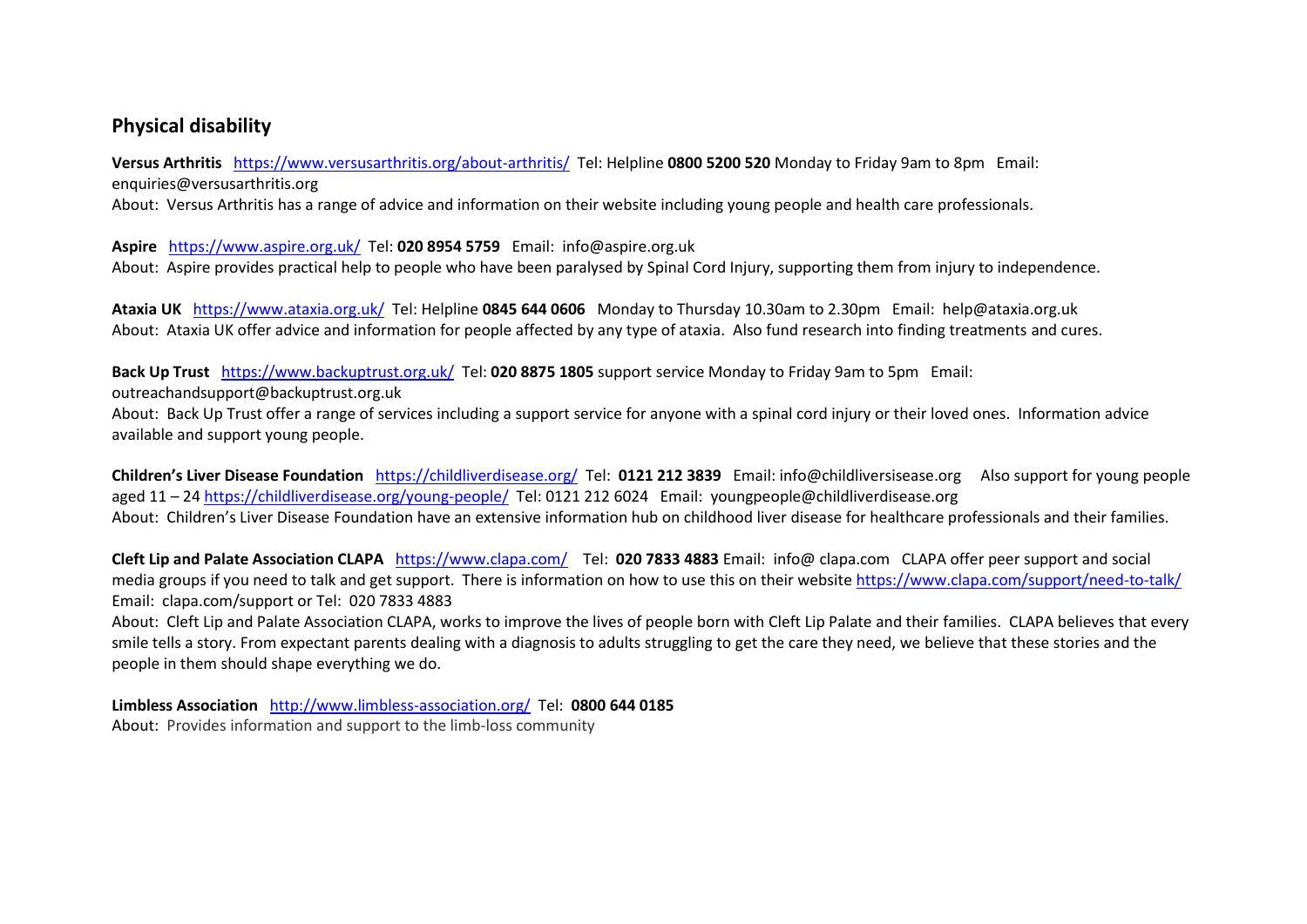**Little Hearts Matter** <https://www.lhm.org.uk/>Tel: **0121 455 8982** Email: info@lhm.org.uk and online contact form. About: Little Hearts Matter is a UK charity offering help to anyone affected by the diagnosis of single ventricle heart condition. From initial antenatal diagnosis, through treatments and into life at home, the charity works with children, young adults and families to reduce the isolation, fear and lack of understanding created when a child is diagnosed as having half a working heart. There is a youth section on their website.

**Reach Charity Ltd** <https://reach.org.uk/>Tel: Helpline **0845 130 6225** or 020 3478 0100 Email: reach@reach.org.uk About: REACH is a charity that provides support and information to parents and their children affected by upper limb difference.

**Scoliosis Association UK (SAUK)** <https://www.sauk.org.uk/>Tel: Helpline **020 8964 1166** Monday to Friday 9.30am to 5.30pm Email: info@sauk About: Scoliosis Association UK (SAUK) aims to provide advice, support, and information to people affected by scoliosis and their families and raise awareness of scoliosis among health professionals and the general public. There is Teenage Hub on the website

**Parkinson's UK** <https://www.parkinsons.org.uk/>Tel: Helpline **0808 800 0303** Text relay 18001 0808 800 0303 Email: [hello@parkinsons.org.uk](mailto:hello@parkinsons.org.uk) aim to reply in 5 days.

About: Parkinson's UK aims to improve life for everyone affected by Parkinson's. Provide information and advice on Parkinson's including Young Onset Parkinson's.

# **Sensory processing**

**Afasic** <https://www.afasic.org.uk/>Tel: Parents helpline **0300 666 9410** Monday to Wednesday 10.30am to 4.00pm or use online contact form About: Afasic seeks to raise awareness and to create better services and provision for children and young people with speech and language impairments. Information resources are available on website.

**Dyspraxia Foundation** <https://dyspraxiafoundation.org.uk/>Tel: Helpline **01462 454986** Monday to Friday 9am to 1pm email: [info@dyspraxiafoundation.org.uk](mailto:info@dyspraxiafoundation.org.uk) 

About: Dyspraxia Foundation has information resources available on website.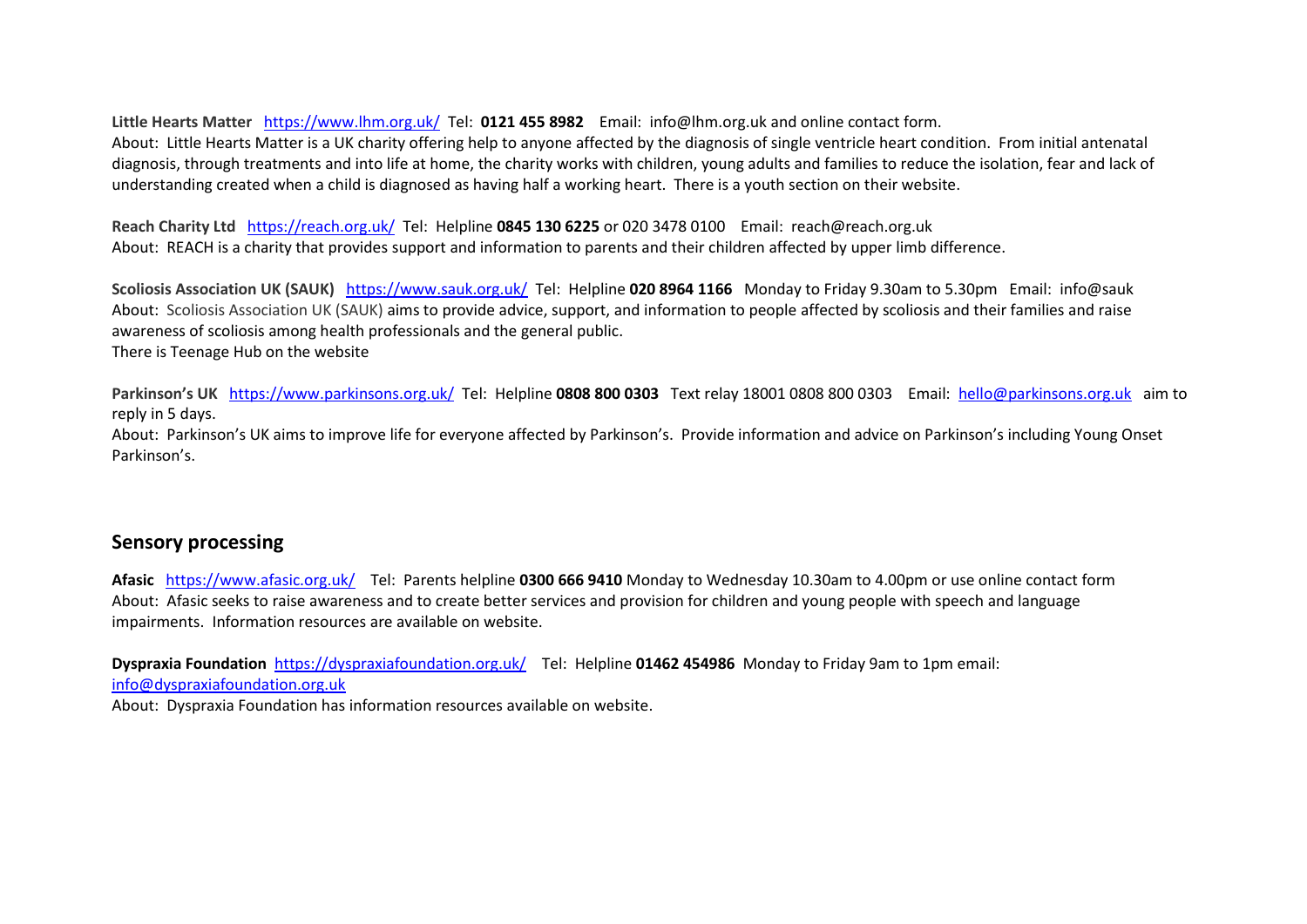### **Spina bifida**

SHINE <https://www.shinecharity.org.uk/>online contact form available

About: SHINE offer information and advice for individuals and families who have a member with Spina bifida and/or hydrocephalus.

### **Stammering**

**The British Stammering Association** <https://stamma.org/>email: help@stamma.org Tel: Helpline: **0808 802 0002** weekdays 10 am to 12 noon 6 – 8 pm About: British Stammering Association (BSA) offers support to all whose lives are affected by stammering.

### **Vision loss**

#### **Be My Eyes** <https://www.bemyeyes.com/>

About: Be My Eyes is a free mobile app designed specifically to bring sight to the blind and visually impaired. Be My Eyes connects blind and visually impaired individuals to sighted helpers from all over the world through a live video call. The app is easy to use and allows you to have sight on demand, so whenever you need visual assistance, our sighted helpers are here for you. Be My Eyes has grown to become the largest global online community for the blind and visually impaired. The app is now used in 150 countries, with visually impaired individuals being assisted by sighted helpers. Every day, helpers lend their eyes to solve challenges both big and small in the lives of the blind and visually impaired.

**DeafBlind UK** <https://deafblind.org.uk/>Tel: Call or use text phone **01733 358100** National Centre for Deafblindness, John & Lucille van Geest Place, Cygnet Road, Hampton, Peterborough PE7 8FD.

About: Deafblind UK is a membership organisation of, and governed by, people who are deafblind or have both a sight and hearing loss. They champion the rights and interests of all people who are deafblind or have a combined sight and hearing loss and deliver quality services to give these individuals autonomy and control over their lives. They support equality, independence and choice. There is information, advice and guidance available or someone to call if you are feeling low.